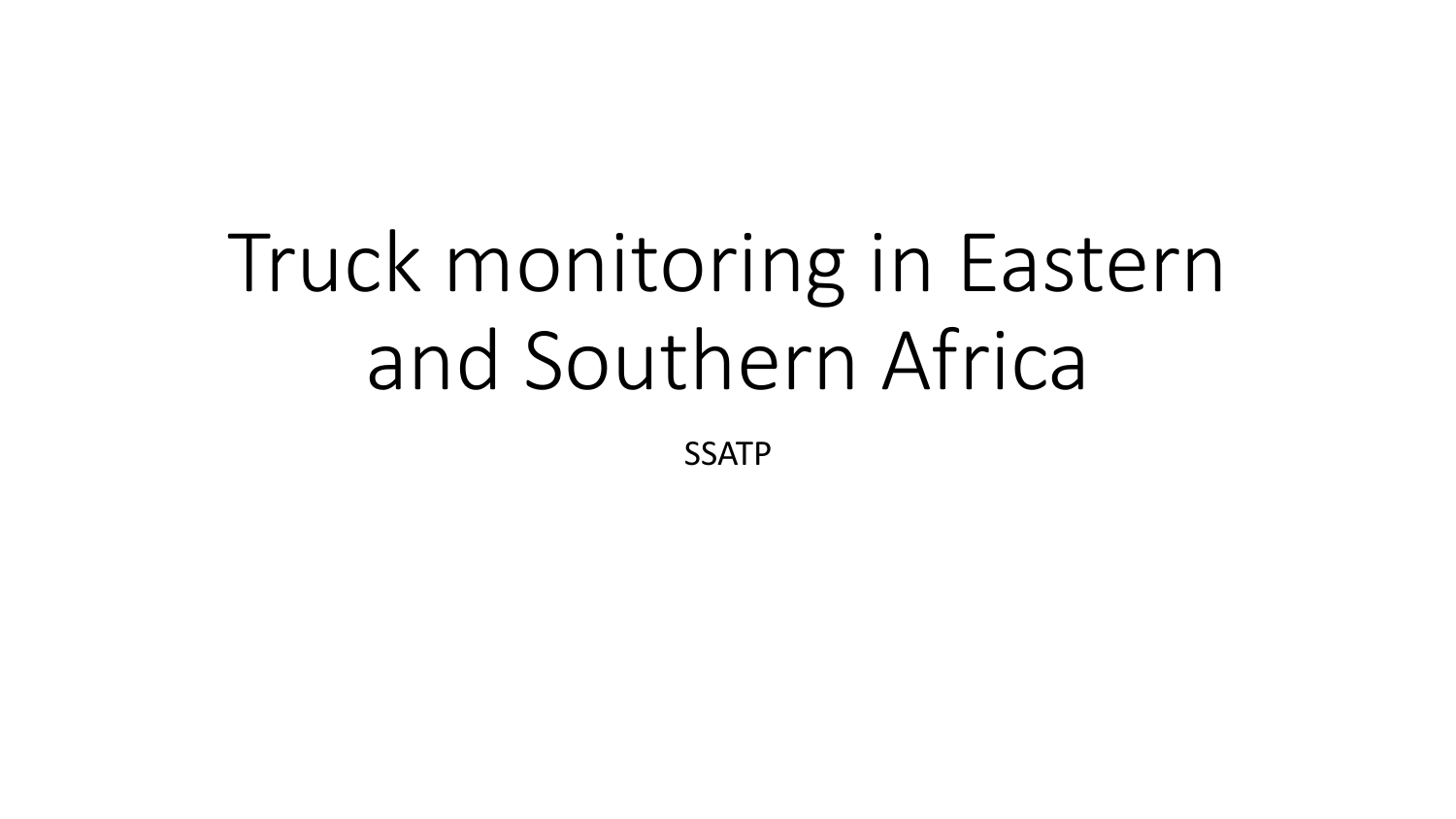### **Outline**

- Background and objectives
- Methodology and Scope
- Choke points
- Routes
- Next steps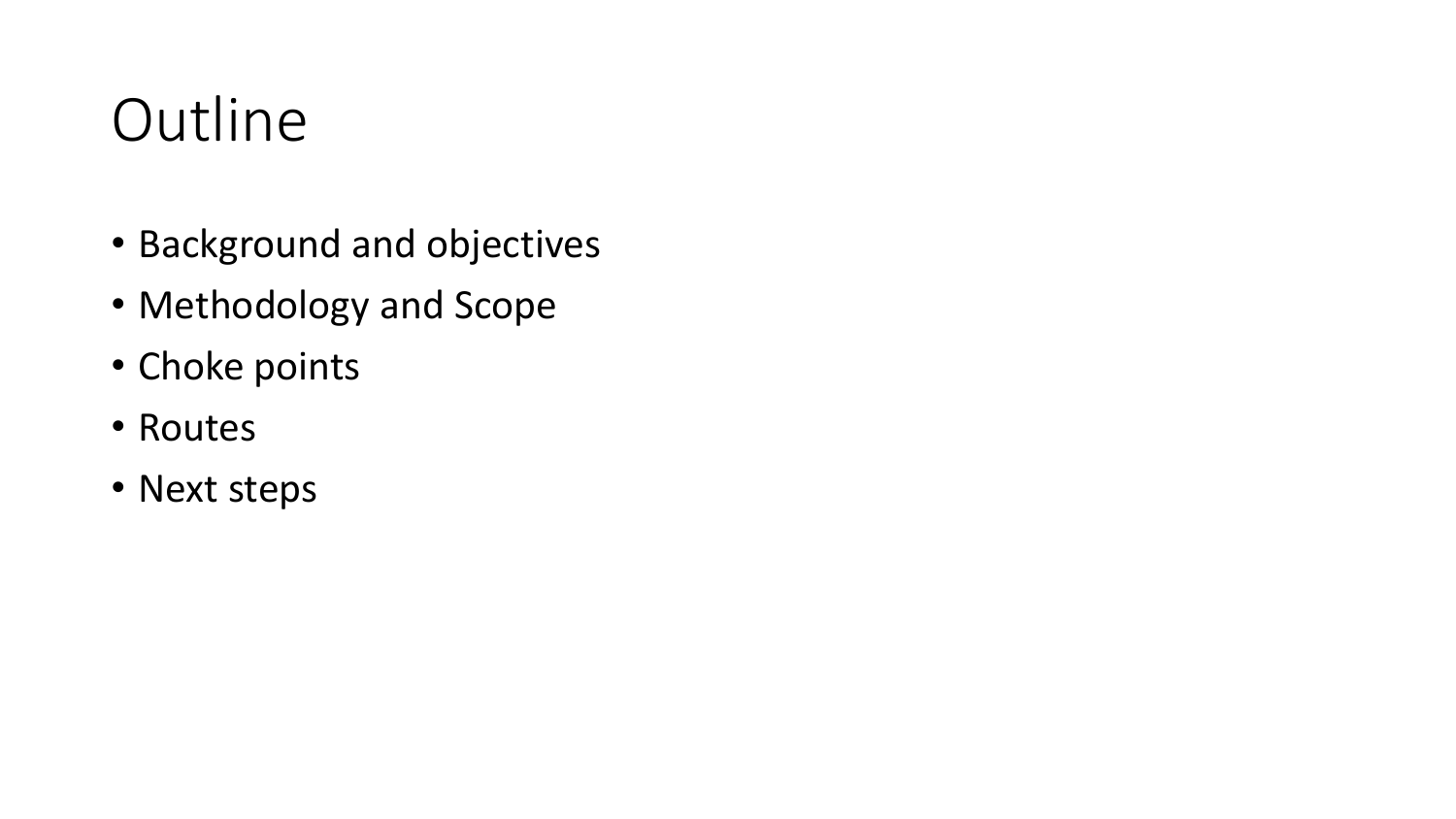### Background and objective: data as public goods

#### **Rationale for corridor performance monitoring**

- If you can't measure it, you can't improve it
- Standard approach: ad-hoc data collection campaigns to identify choke points and get the correct diagnosis
- Two problems with that:
	- Only reactive, not a pro-active approach
	- No sustainable data collection
- That is precisely the rationale for the development of corridor transport observatories

#### **Focus on trucking challenges in Eastern and Southern Africa**

- Large and untapped source of information: truck fleet management GPS data (proof of concept by TMSA)
- Web-based corridor performance monitoring system (CPMS): reports and indicators measuring border crossing time and route time for several corridors in Eastern and Southern Africa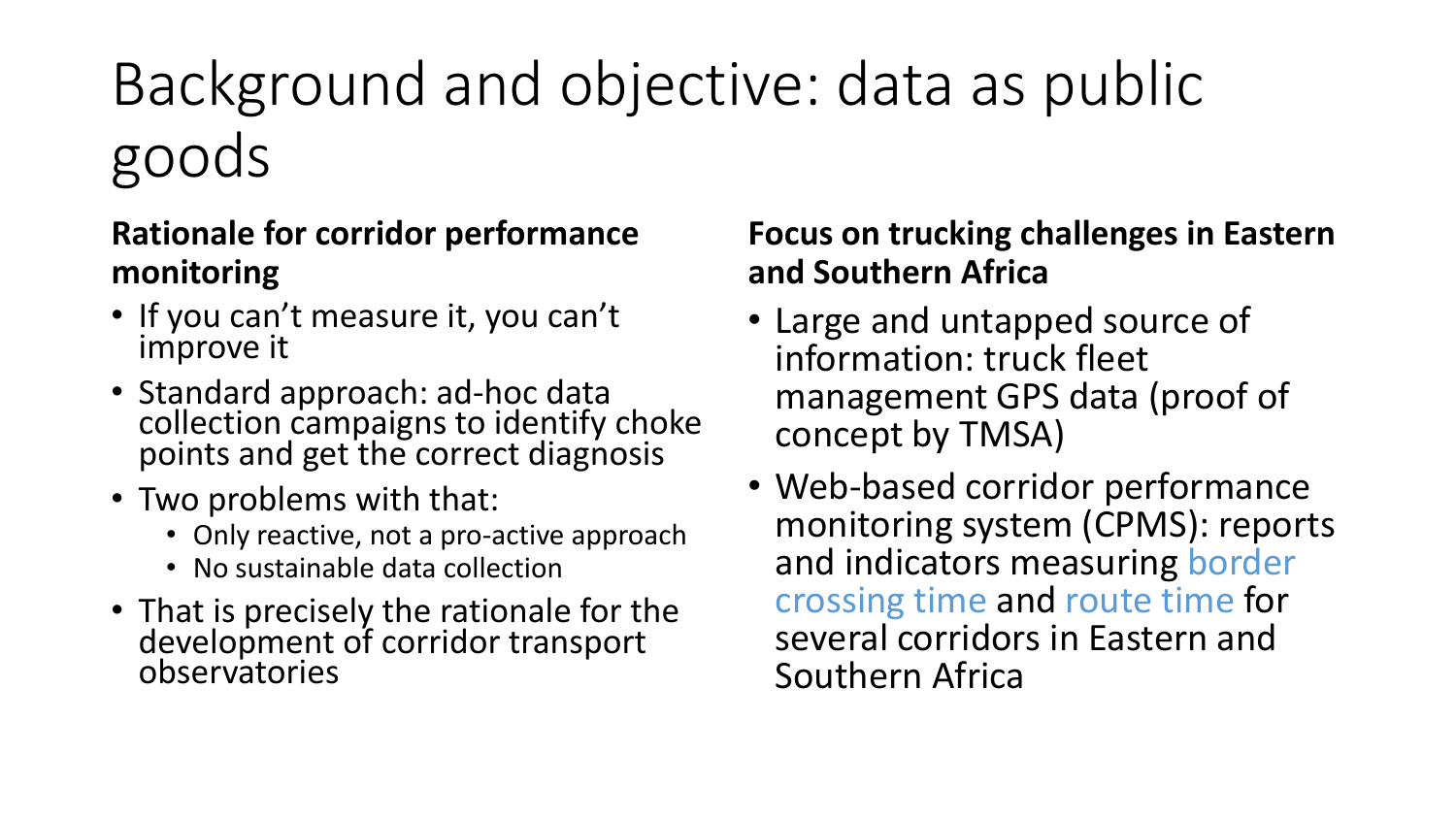## First look at methodology: geo-fencing and timing

- Principles
	- GPS units on board of trucks send positioning information every few seconds (or in batch when connectivity is an issue):
		- GPS unit number (unique identifier for the tractor)
		- Date and time (frequency varies, but on average, one blip every féw seconds)
		- GPS coordinates
		- Speed
	- Clock starts when the first positioning information falls within a defined geozone
	- Clock stops when the position falls outside of the zone
	- Layers of geozones (region, site, area and activity point) enables advanced analysis

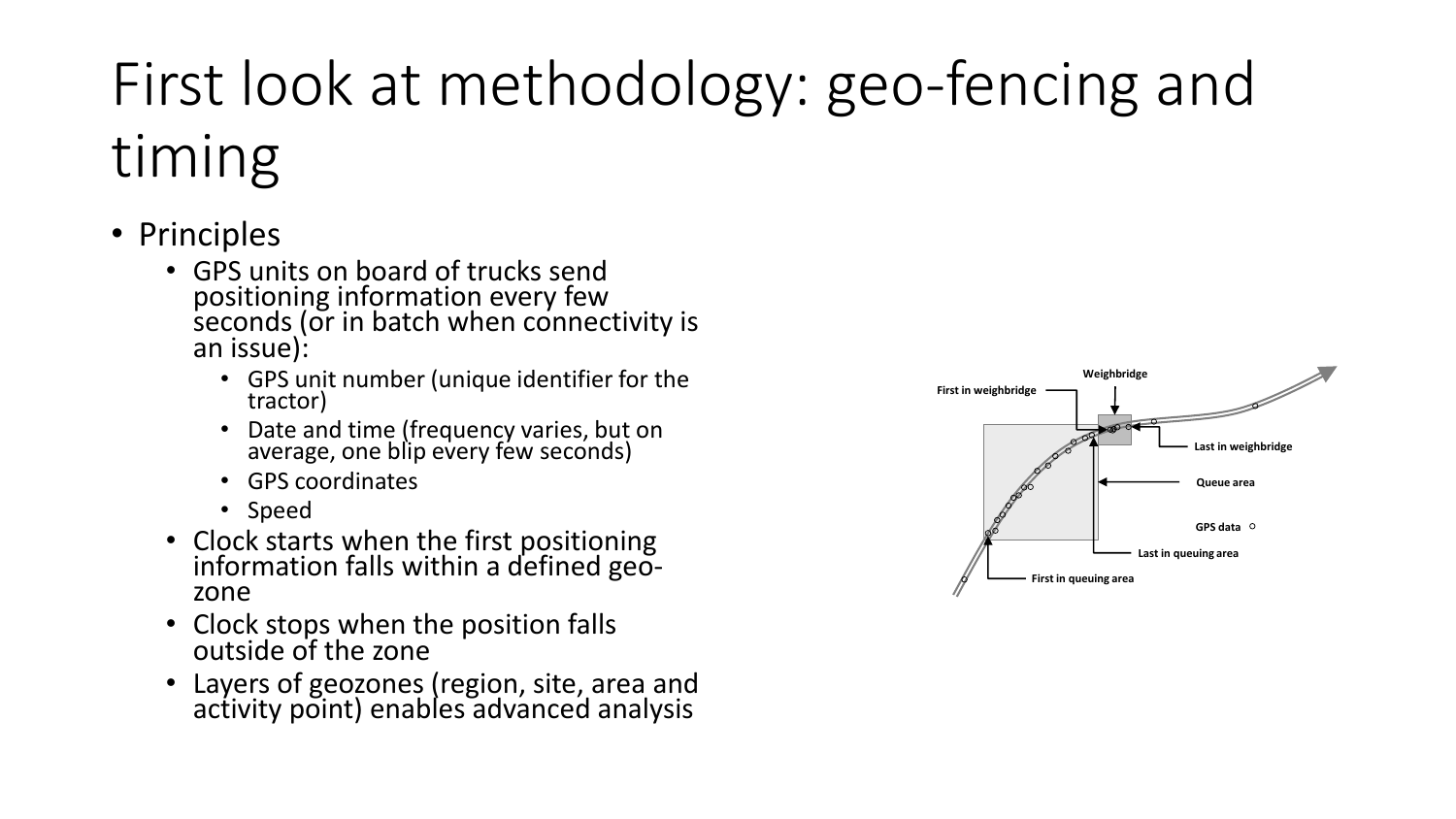### Second look at methodology:

- In practices, there are a few additional tricks to transform data into information:
	- Careful definition of the zones to match functions, and not only locations
	- Slice the continuous movements of the trucks into trips:
		- Information on routes identified as succession of nodes
		- Direction counts (3 way borders & borders on multi routes is a challenge)
		- Get a sense of the border procedures (transit / import)
	- Information from different providers is not consistent and therefore granular data extracted and built form ground up (billions of data points per month and tens of billions of calculations)

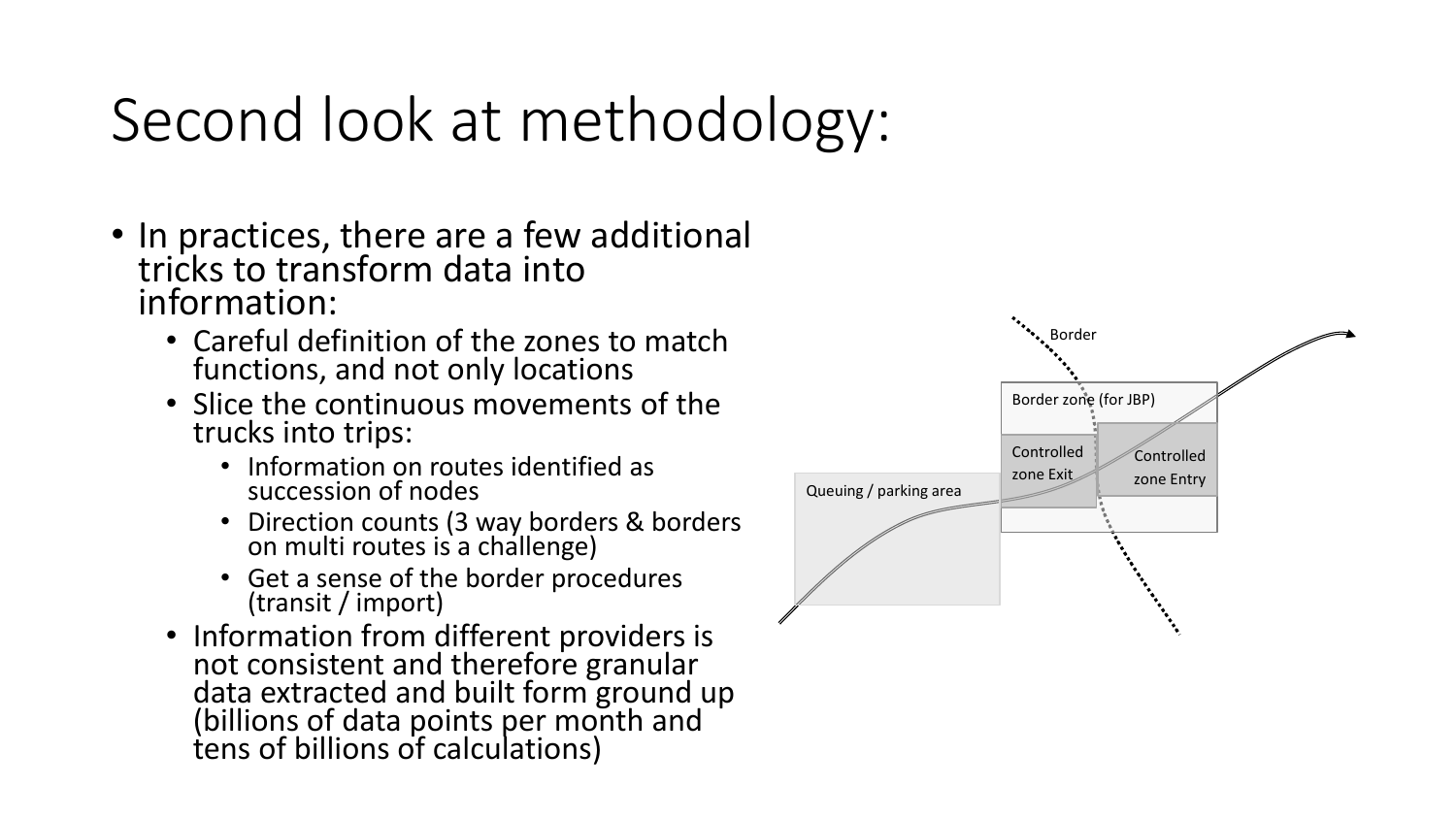### A few numbers: data sources

• Most customers of the GPS service

providers are in RSA

| • Data Source<br>• Specific fleets<br>• Bulk depersonalized | <b>Number of</b><br>countries | <b>Vehicles</b> |  |
|-------------------------------------------------------------|-------------------------------|-----------------|--|
| • Truck fleet:                                              |                               | 77577           |  |
| • MixTelematics                                             | 2                             | 4387            |  |
| • Cartrack                                                  | 3                             | 1788            |  |
| • Globaltrack (in negotiations)<br>• Skygistics             | 4                             | 1336            |  |
| • 8 more OBC providers potential                            | 5                             | 73              |  |
| • Countries:                                                | 6                             | 29              |  |
| • Basically everywhere the truck fleet<br>moves             |                               |                 |  |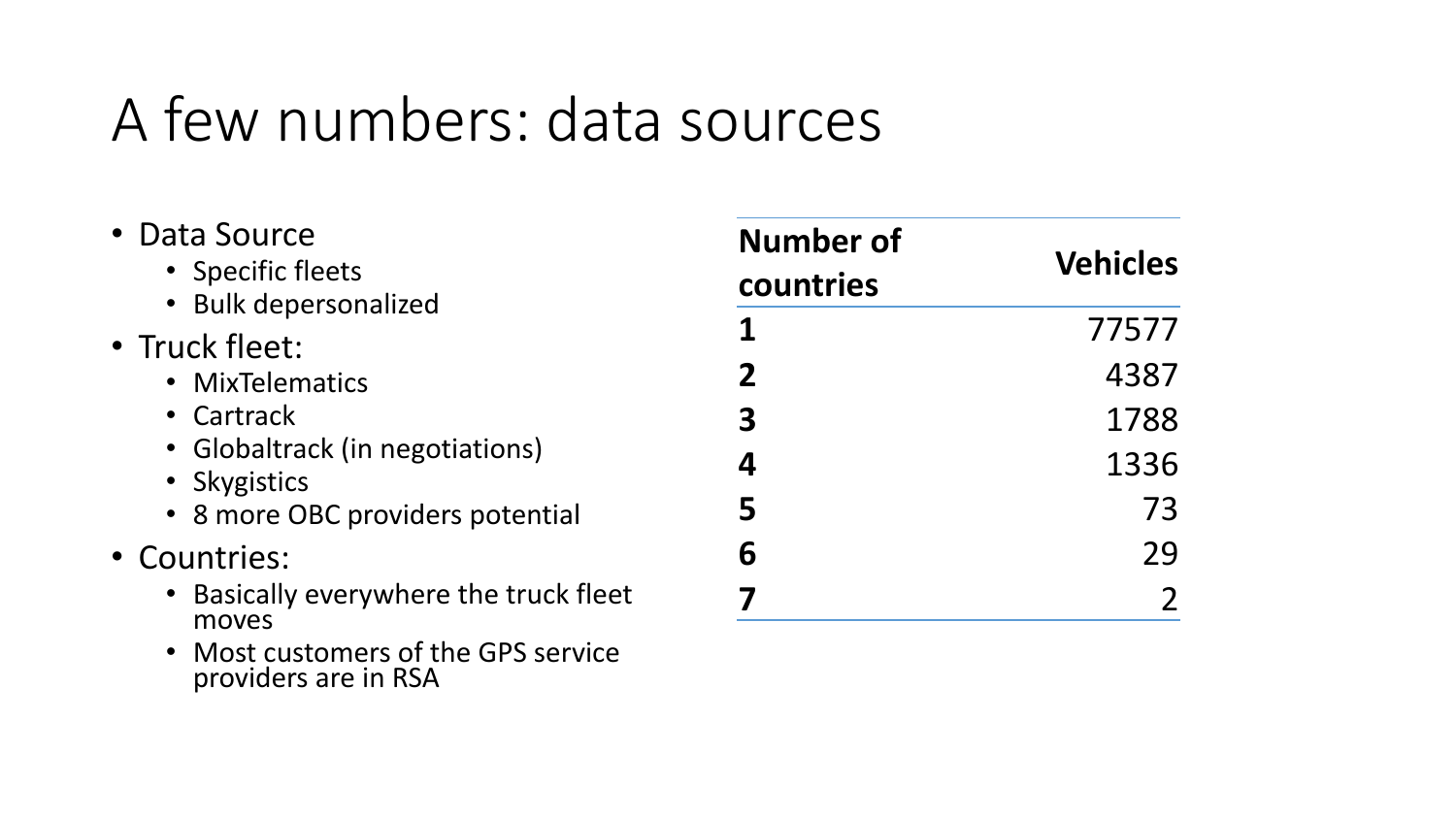### A few numbers: geographic scope

- Catalogues of geo-fenced areas, so far, the zones cover:
	- 11 sea ports
	- 15 economic areas, usually the capital city (when not a port)
	- 2 dry ports
	- 3 lake ports
	- 24 inland borders (with each side of the border, and for 5 of them, additional sub-zones)
	- 186 areas of interest to date

| <b>Border</b>                | <b>Observations</b> |
|------------------------------|---------------------|
| <b>Beitbridge</b>            | 7,002               |
| <b>Kasumbalesa</b>           | 5,043               |
| Chirundu                     | 4,452               |
| <b>Martins/Groblersburg</b>  | 4,391               |
| Kazungula                    | 1,450               |
| Forbes/Machipanda            | 1,225               |
| Gatuna/Katuna                | 888                 |
| <b>Busia/Malaba</b>          | 771                 |
| Oshoek/Ngwenya               | 763                 |
| Nakonde/Tunduma              | 740                 |
| Nyampanda/Cuchamano          | 657                 |
| <b>Kopfontein</b>            | 618                 |
| Lebombo/ R Garcia            | 514                 |
| <b>Vic Falls/Livingstone</b> | 426                 |
| Trans Kalahari/Mamuno        | 275                 |
| Vioolsdrif/Noordoewer        | 126                 |
| Maseru/Ladybrand             | 92                  |
| <b>Bwera/Kasindi</b>         | 62                  |
| Songwe/Kasumulu              | 29                  |
| <b>Bunagana</b>              | 24                  |
| Mgabi/Kachebere              | 22                  |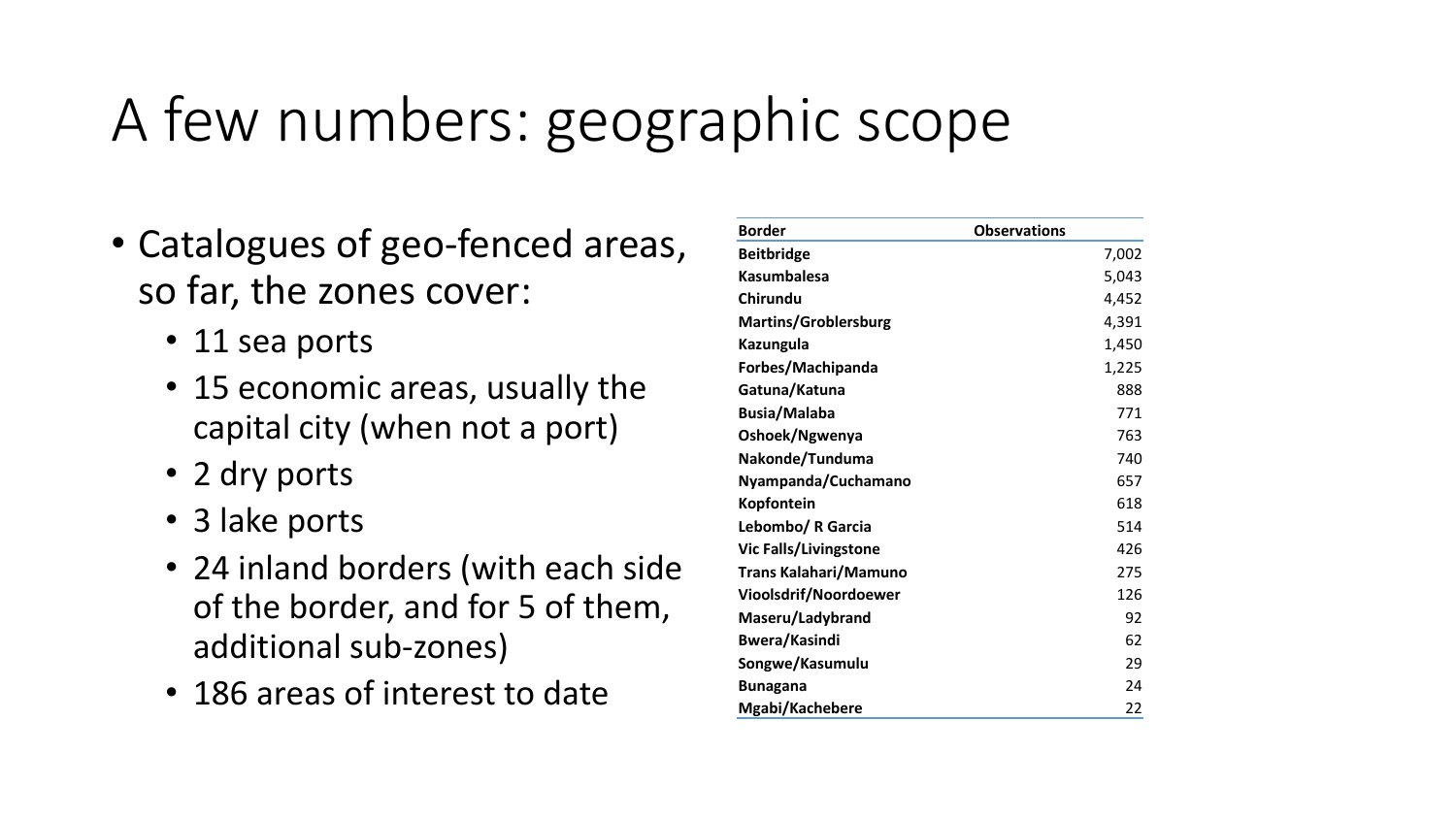### Choke points: borders (1)

- There is usually a wide variance of crossing times
- Several consequences:
	- Median, top 5% and bottom 5% are far better descriptions than averages, min and max
	- Consider different scenarios and crossing patterns in the analysis, for instance:
		- What if truck arrives in the morning compared to afternoon?
		- Transit versus clearance



120.0

● Median (Hours) ● Top 5 % ● Bottom 5 %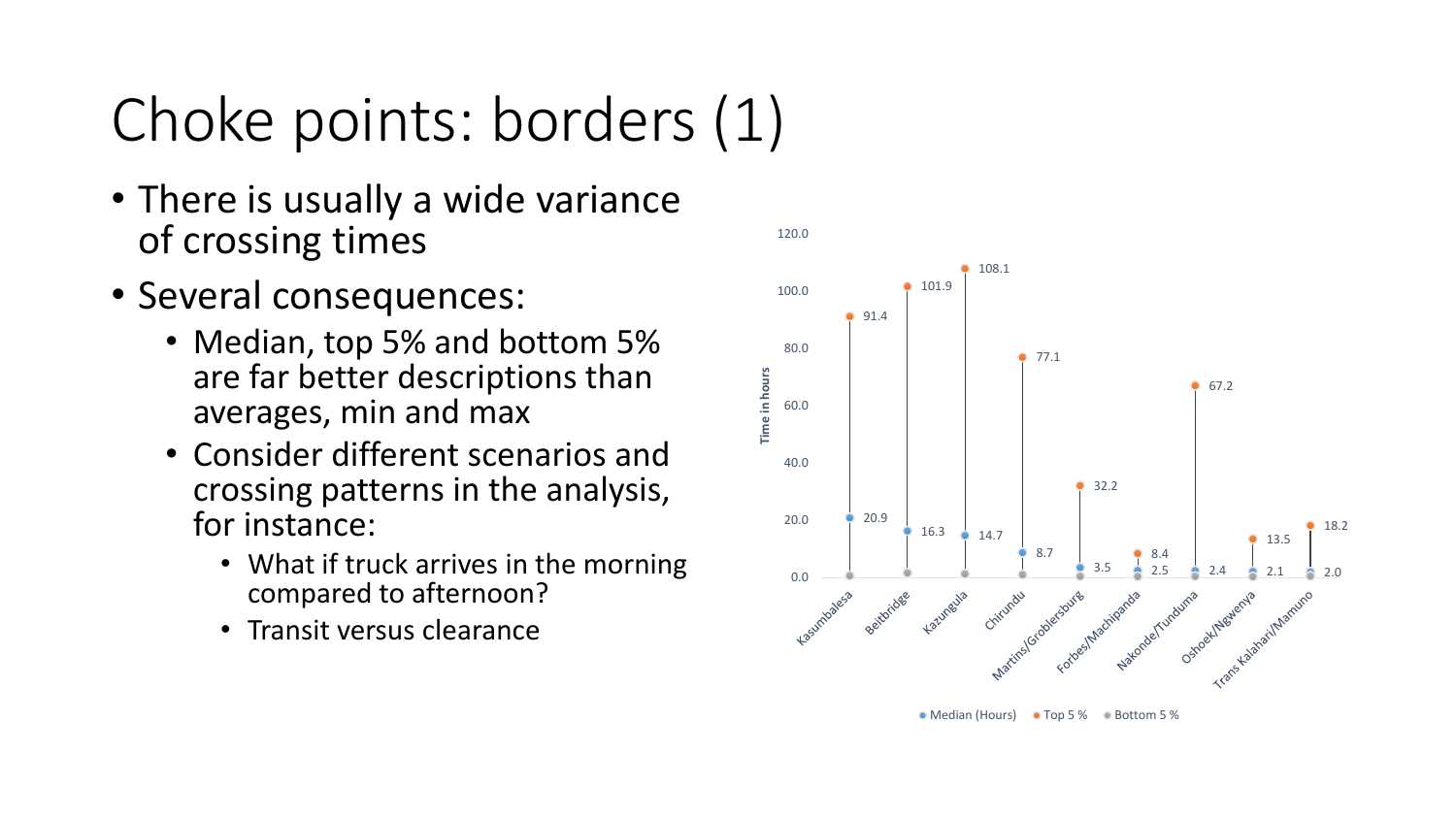### Choke points: borders (2)



#### **Arrival time at the border Distribution of crossing time**

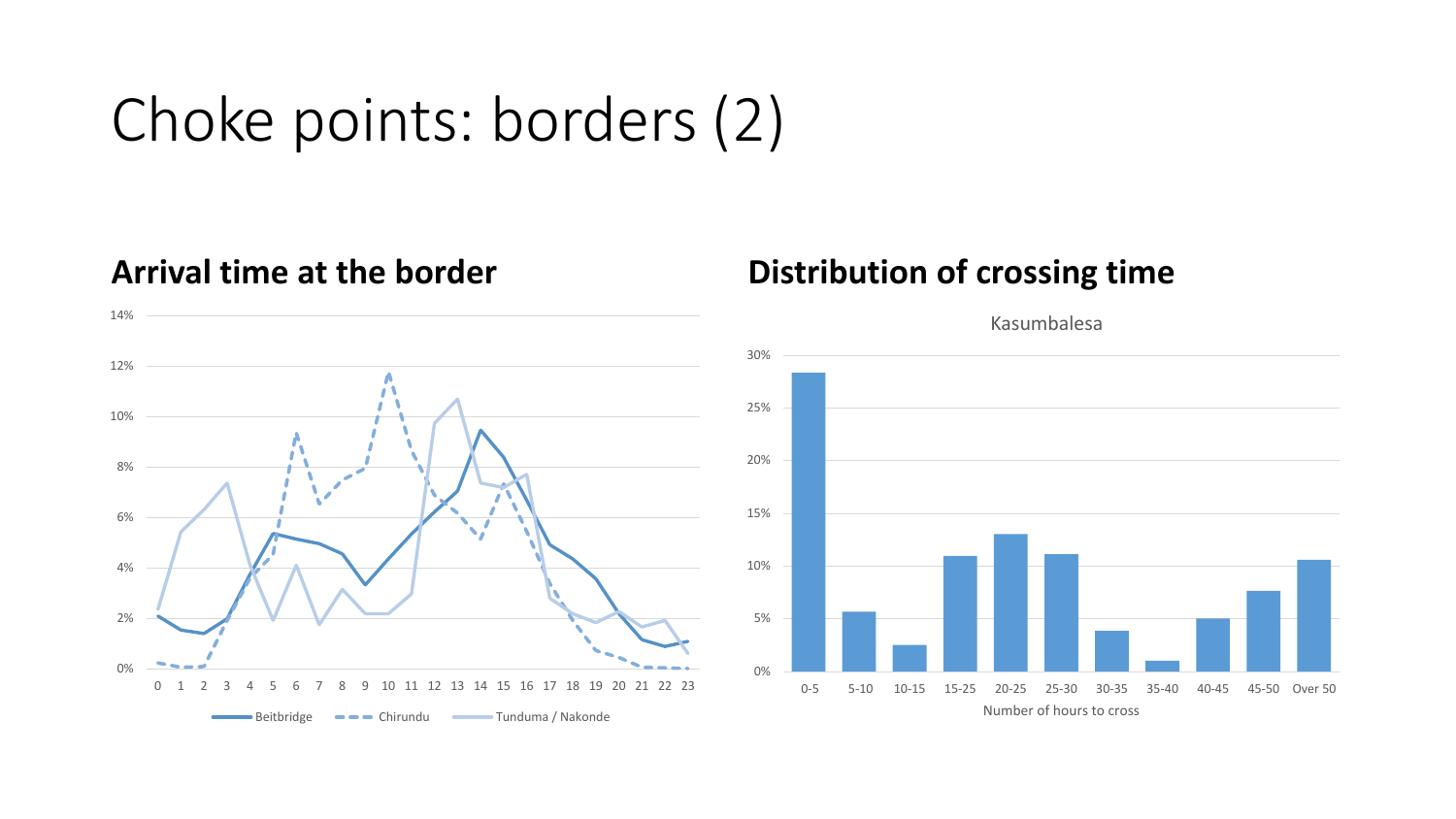### Choke points: borders (3)

- All borders are split between the two countries, for instance:
	- Chirundu Zambia
	- Chirundu Zimbabwe
- A few borders (5 currently) have additional zoning, linked to functional areas within the border:
	- Parking yard
	- Customs controls

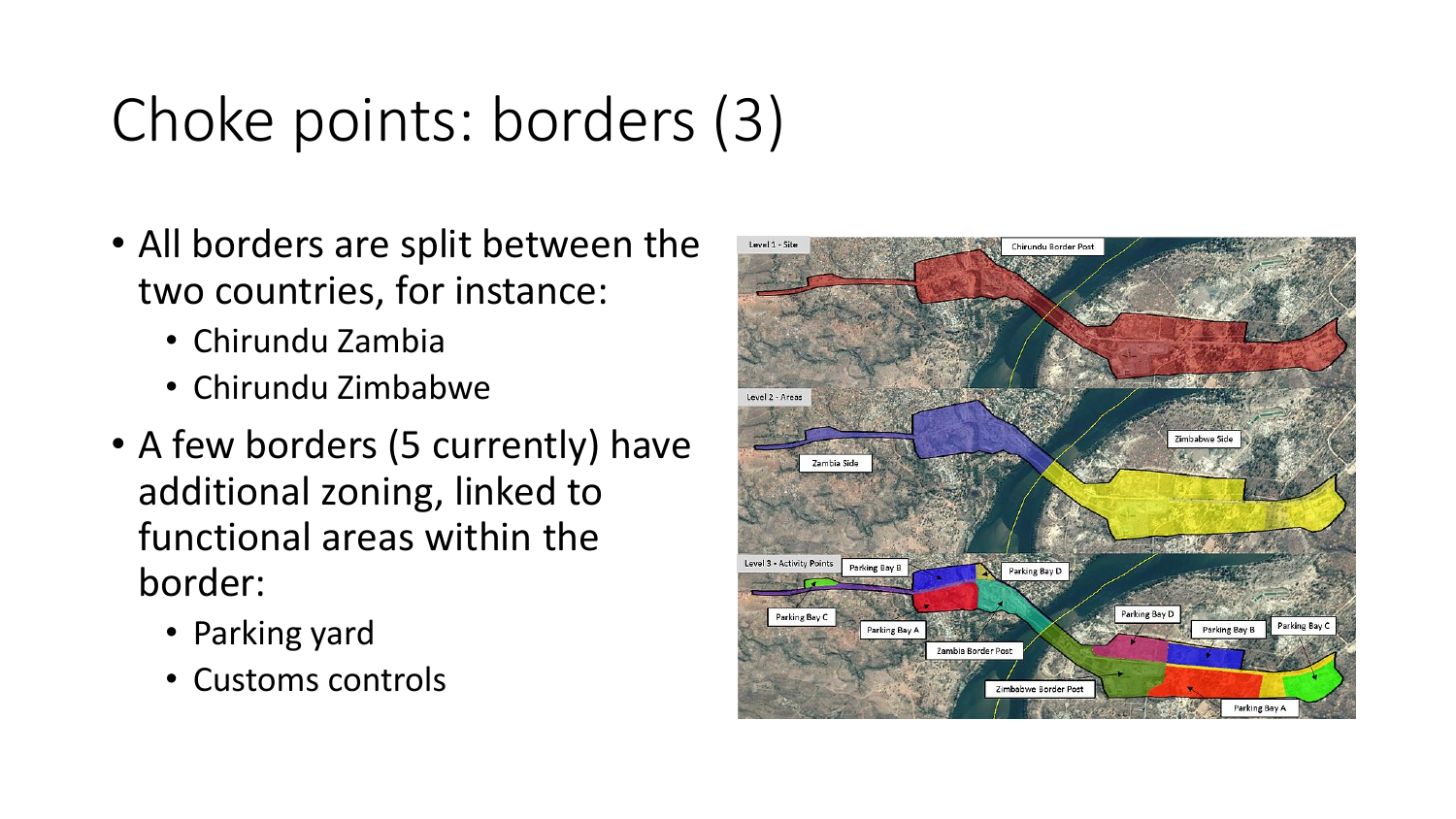#### Routes

- A route is identified by a succession of nodes (the geofenced areas) and their links
- For instance, Durban to Zambia copperbelt route is defined by Durban -Gauteng – Beitbridge – Harare – Chirundu – Lusaka – Zambia Copperbelt
- Indicators are calculated for the trucks passing in succession to all the nodes for a route
	- Beitbridge will be a transit crossing
	- Chirundu will be an import crossing
- Route time decomposed by segment: links, economic areas, and borders

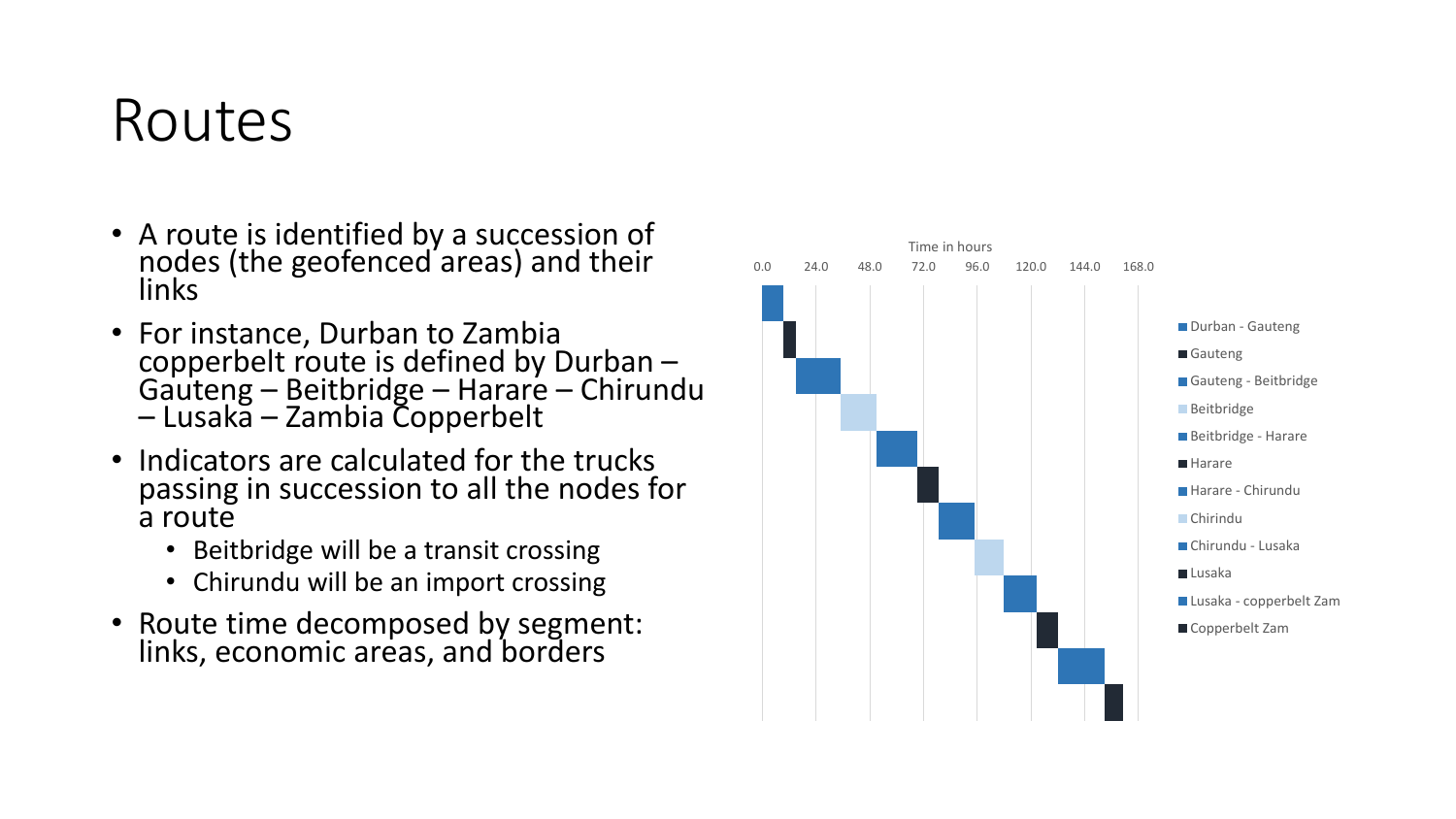#### Route time

- Distribution of route time is important: how reliable is the delivery time?
- Example Durban DRC Copperbelt:
	- Median time for northbound is 10 days
	- Median for southbound is 8 days



Northbound Southbound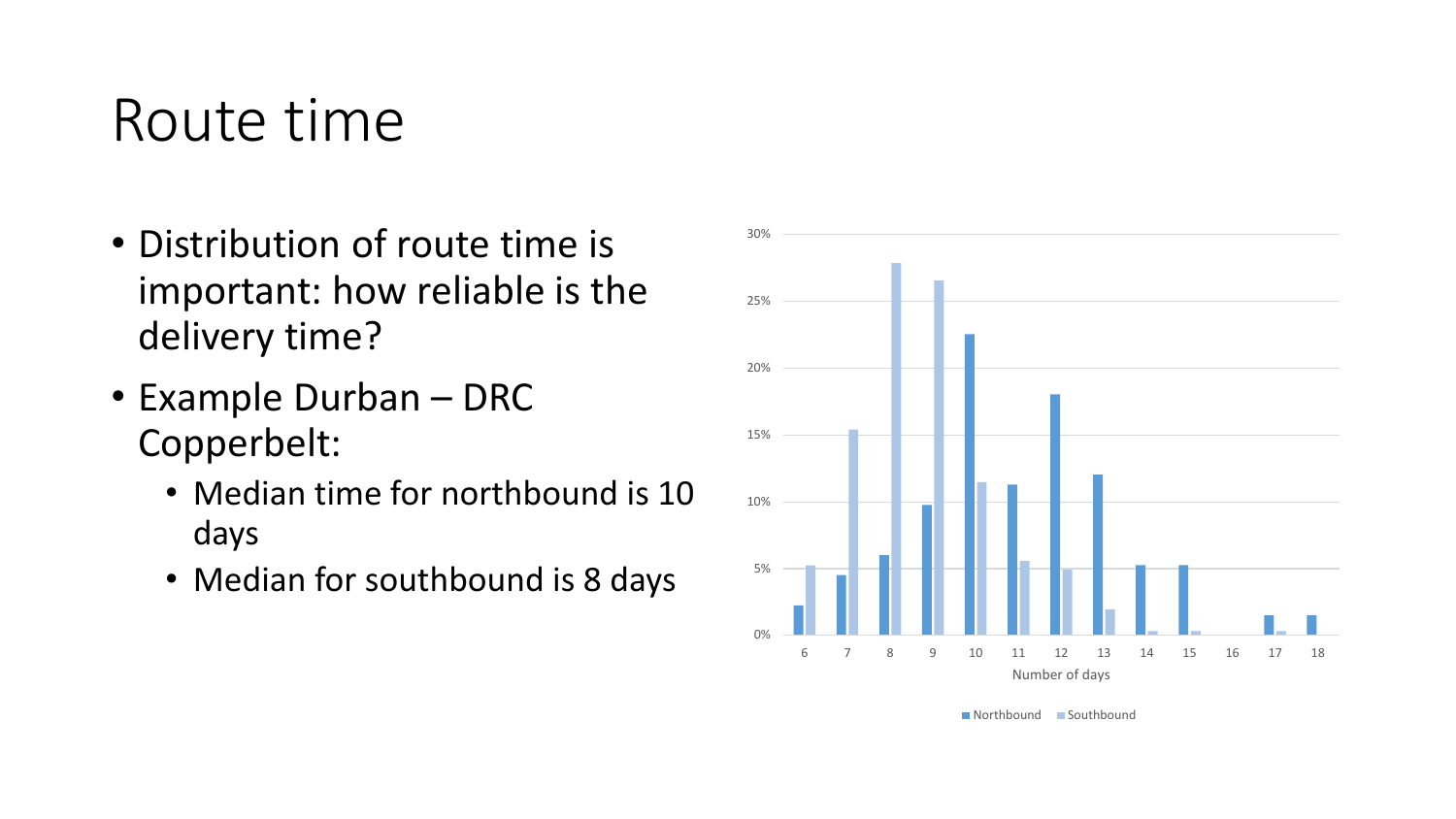#### Route idle time: Durban - DRC

- Idle measures the time the truck is not moving, either due to intermediate stops on the links (weighbridges, rest stops, etc.), or at borders, or while crossing major urban areas
- Average speed is measured only when the truck is moving
- On the total route, the trucks are moving less than a quarter of the total route time

| Segment                     | Average<br><b>Speed</b> | <b>Median time</b> | <b>Idle time</b> |
|-----------------------------|-------------------------|--------------------|------------------|
| Durban-Gauteng              | 41.4                    | 12.2               | 50%              |
| <b>Crossing Gauteng</b>     | 13.9                    | 21.3               | 89%              |
| Gauteng-Beitbridge          | 28.6                    | 19.0               | 52%              |
| Beitbridge border           | 9.8                     | 18.8               | 91%              |
| Beitbridge-Harare           | 50.2                    | 10.8               | 34%              |
| <b>Crossing Harare</b>      | 12.7                    | 22.7               | 84%              |
| Harare-Chirundu             | 40.6                    | 14.2               | 57%              |
| Chirundu border             | 8.3                     | 9.6                | 96%              |
| Chirundu - Lusaka           | 39.4                    | 2.9                | 54%              |
| <b>Crossing Lusaka</b>      | 10.6                    | 3.5                | 69%              |
| Lusaka-Kasumbalesa          | 31.0                    | 21.6               | 60%              |
| <b>Crossing Kasumbalesa</b> | 3.0                     | 28.4               | 97%              |
| Kasumbalesa-DRC Copperbelt  | 61.1                    | 1.1                | 5%               |
| Corridor                    |                         | 186.1              | 74%              |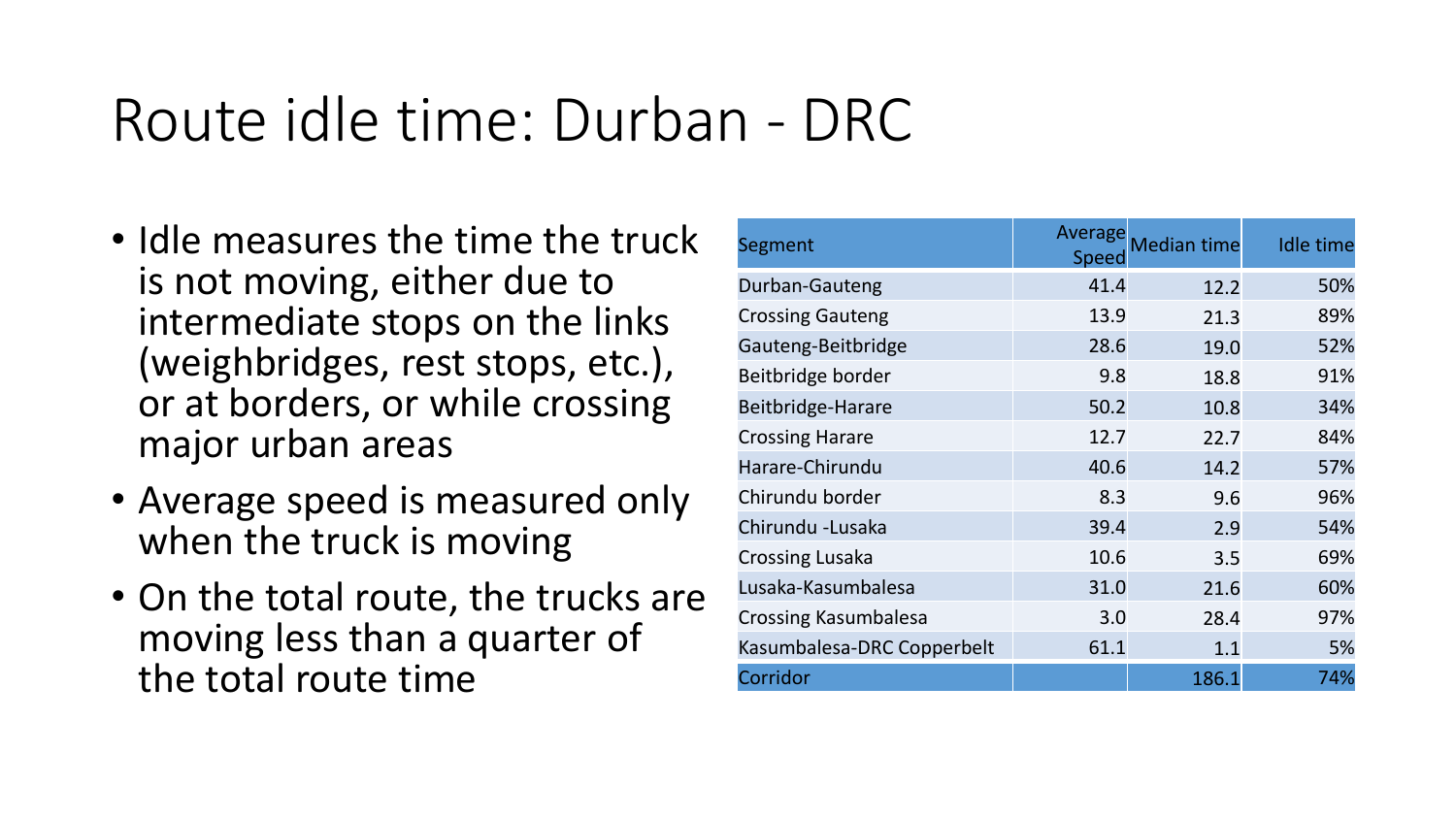#### Mapping & GIS module

**Truck giving up on Kazungula and going through Vic Falls instead**



**Truck en route to Copperbelt 'taking a break' in Gauteng**

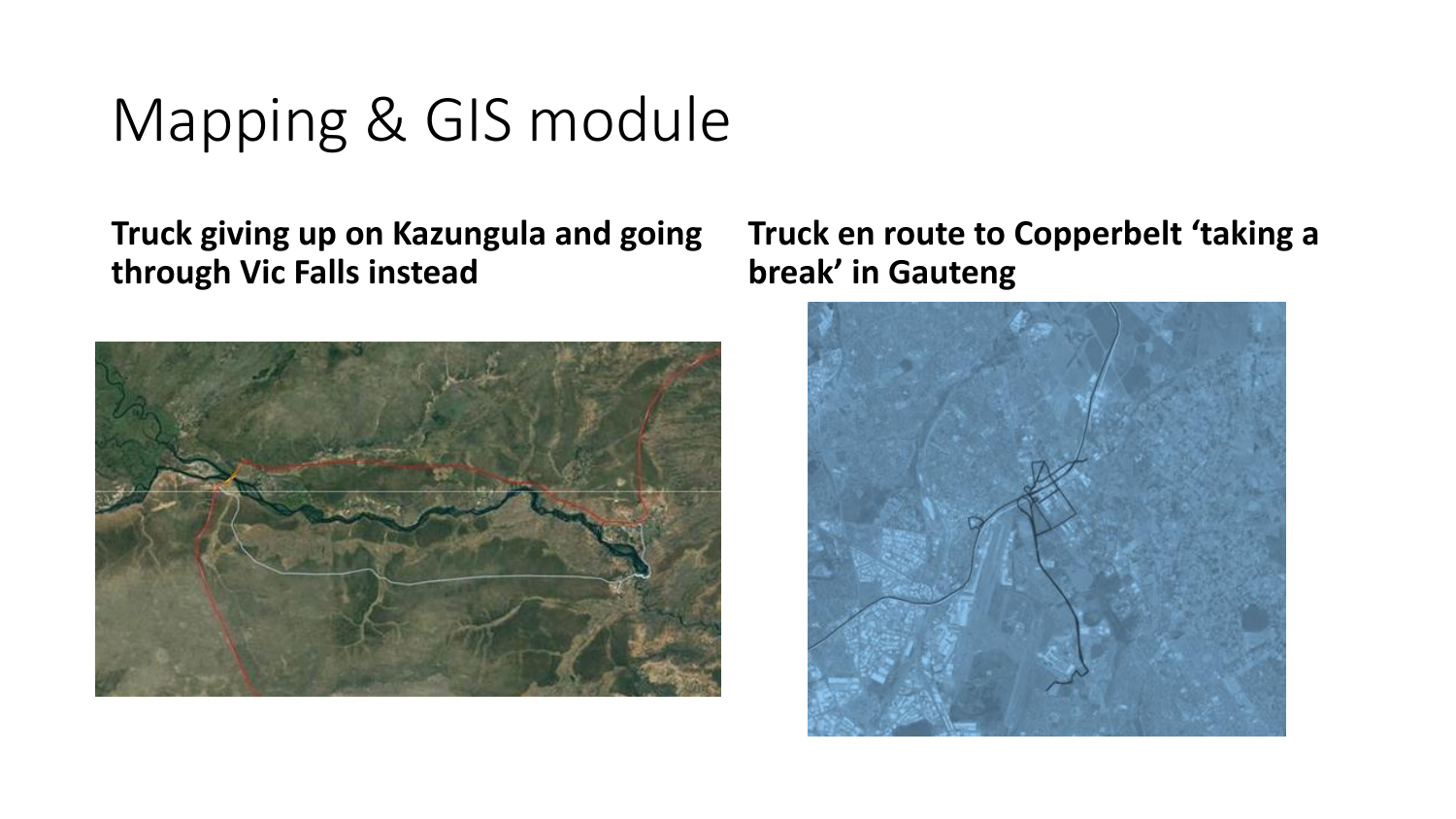#### Immediate next steps

#### **Data related**

- Issue of truck nationality
- How far back historical data is relevant (cost versus interest)
- Diversification of the data sources:
	- Targeting specific countries for improved coverage?
	- Targeting specific industries?
	- Trucking companies with large fleet volunteering to contribute GPS data?

#### **Internet tool related**

- From beta-version to online tool:
	- Stabilize the dashboards: relevance of the indicators and reports?
	- Critical review of all the geo-zones:
		- Adding sublayers? For instance distinguish ports into terminal / port authority limits / metropolitan area
		- Diversifying interests? For instance fixed weighbridges, major rest areas
		- Limitation on the number of possible zones: prioritization